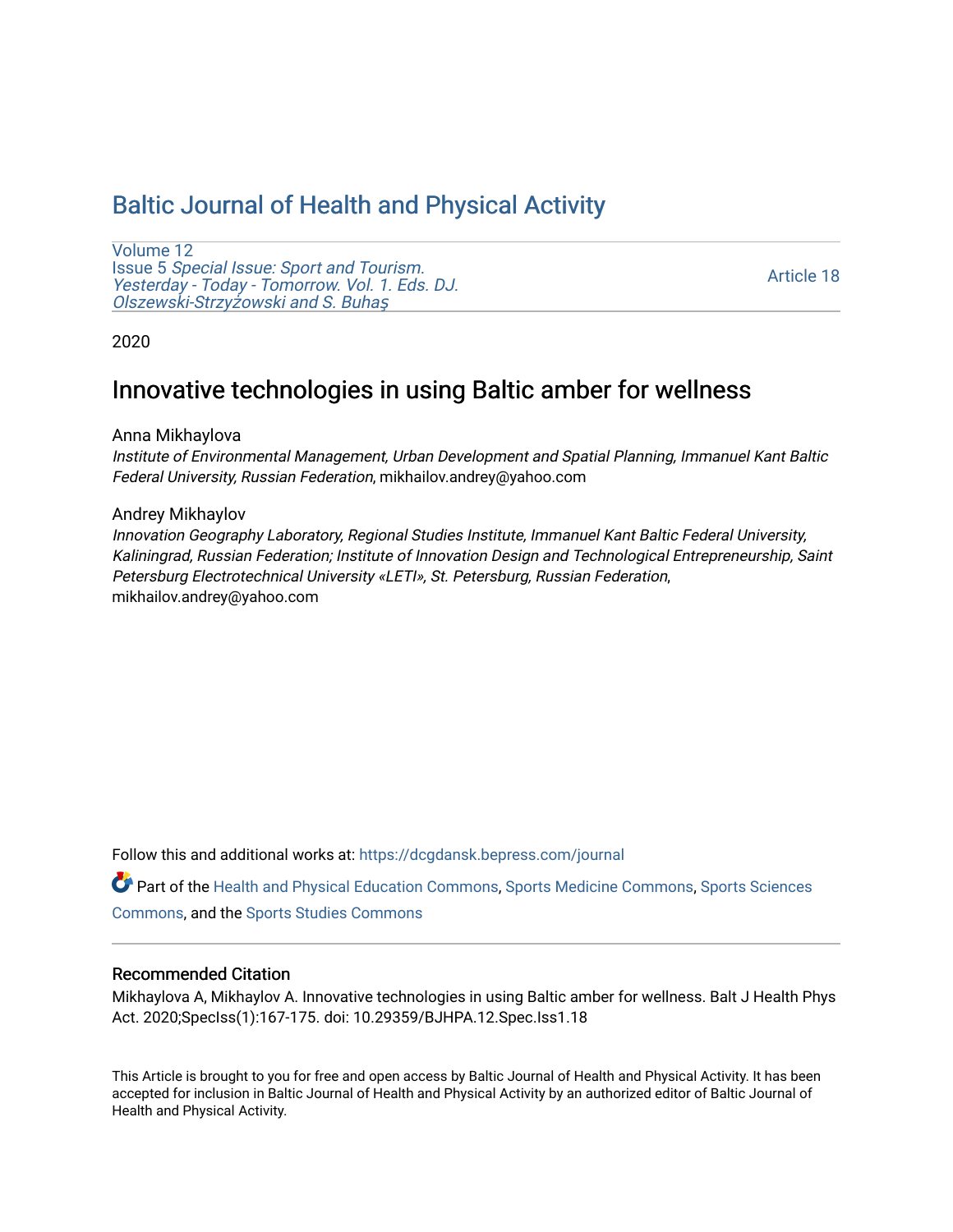# **Innovative technologies in using Baltic amber for wellness**

#### **Authors' Contribution:**

- **A** Study Design **B** Data Collection
- **C** Statistical Analysis
- **D** Data Interpretation
- **E** Manuscript Preparation
- **F** Literature Search
- **G** Funds Collection

#### **Anna Mikhaylova1 ABDEF, Andrey Mikhaylov2, 3 ABDEF**

- 1 Institute of Environmental Management, Urban Development and Spatial Planning, Immanuel Kant Baltic Federal University, Kaliningrad, Russian Federation
- 2 Innovation Geography Laboratory, Regional Studies Institute, Immanuel Kant Baltic Federal University, Kaliningrad, Russian Federation
- <sup>3</sup> Institute of Innovation Design and Technological Entrepreneurship, Saint Petersburg Electrotechnical University «LETI», St. Petersburg, Russian Federation

| abstract                     |                                                                                                                                                                                                                                                                                                                                                                                                                                                                          |
|------------------------------|--------------------------------------------------------------------------------------------------------------------------------------------------------------------------------------------------------------------------------------------------------------------------------------------------------------------------------------------------------------------------------------------------------------------------------------------------------------------------|
| Background:                  | The aim is to identify novel methods and demand in using amber and its products in the field of medicine,<br>health preservation and medical tourism.                                                                                                                                                                                                                                                                                                                    |
| <b>Material and methods:</b> | Quantitative and qualitative analysis is done on patents and patent applications indicating the use of<br>natural amber and its derivatives as reflected in the title and/or abstract sections. Data is analyzed by 4<br>dimensions: temporal, sectoral, territorial, institutional. The study period covers 1975-2020. Data source is<br>the Dimensions patents database.                                                                                               |
| <b>Results:</b>              | The development of technologies for using or processing amber and its derivatives is characterized<br>by low and unstable patent activity. The majority of patents are generated at the regions with amber<br>deposits. Wellness specialization is found to be an important technology driver, although outperformed<br>by jewelry production and processing technologies. The WIPO plays a significant role in protecting the<br>amber related innovations in wellness. |
| <b>Conclusions:</b>          | The patenting activity for amber processing technologies is low, including in the field of medicine,<br>health preservation and medical tourism. Cross-border networking between Russia (primarily the<br>Kaliningrad region), Poland, Lithuania, and Germany can positively affect the development of Baltic<br>amber cluster, boosting the demand for high-tech processing of amber and expanding its application in<br>wellness.                                      |
| Key words:                   | natural amber, Baltic amber, succinite, innovative health technologies, amber patent.                                                                                                                                                                                                                                                                                                                                                                                    |

### **article details**

|                               | Article statistics: Word count: 3,616; Tables: 2; Figures: 3; References: 33                                                                                                                                                                                                                                                                                                                                                                                                                                                                                                                                                                                                                                                                                                                                                                                  |  |  |  |  |  |  |
|-------------------------------|---------------------------------------------------------------------------------------------------------------------------------------------------------------------------------------------------------------------------------------------------------------------------------------------------------------------------------------------------------------------------------------------------------------------------------------------------------------------------------------------------------------------------------------------------------------------------------------------------------------------------------------------------------------------------------------------------------------------------------------------------------------------------------------------------------------------------------------------------------------|--|--|--|--|--|--|
|                               | Received: June 2020; Accepted: August 2020; Published: November 2020                                                                                                                                                                                                                                                                                                                                                                                                                                                                                                                                                                                                                                                                                                                                                                                          |  |  |  |  |  |  |
| <b>Full-text PDF:</b>         | http://www.balticsportscience.com                                                                                                                                                                                                                                                                                                                                                                                                                                                                                                                                                                                                                                                                                                                                                                                                                             |  |  |  |  |  |  |
|                               | <b>Copyright</b> © Gdansk University of Physical Education and Sport, Poland                                                                                                                                                                                                                                                                                                                                                                                                                                                                                                                                                                                                                                                                                                                                                                                  |  |  |  |  |  |  |
| Indexation:                   | Celdes, Clarivate Analytics Emerging Sources Citation Index (ESCI), CNKI Scholar (China National Knowledge<br>Infrastructure), CNPIEC, De Gruyter - IBR (International Bibliography of Reviews of Scholarly Literature in<br>the Humanities and Social Sciences), De Gruyter - IBZ (International Bibliography of Periodical Literature<br>in the Humanities and Social Sciences), DOAJ, EBSCO - Central & Eastern European Academic Source, EBSCO<br>- SPORTDiscus, EBSCO Discovery Service, Google Scholar, Index Copernicus, J-Gate, Naviga (Softweco, Primo<br>Central (ExLibris), ProQuest - Family Health, ProQuest - Health & Medical Complete, ProQuest - Illustrata: Health<br>Sciences, ProQuest - Nursing & Allied Health Source, Summon (Serials Solutions/ProQuest, TDOne (TDNet), Ulrich's<br>Periodicals Directory/ulrichsweb, WorldCat (OCLC) |  |  |  |  |  |  |
| <b>Funding:</b>               | Andrey Mikhaylov expresses gratitude to the RFBR for funding the research project No. 18-310-20016 "Coastal cities<br>in innovation spaces of the European part of Russia".                                                                                                                                                                                                                                                                                                                                                                                                                                                                                                                                                                                                                                                                                   |  |  |  |  |  |  |
| <b>Conflict of interests:</b> | Authors have declared that no competing interest exists.                                                                                                                                                                                                                                                                                                                                                                                                                                                                                                                                                                                                                                                                                                                                                                                                      |  |  |  |  |  |  |
| Corresponding author:         | Avdrey Mikhaylov A. Nevskogo 14 Str., 236014, Kaliningrad, Kaliningrad Region, Russia; e-mail: mikhailov.andrey@<br>yahoo.com                                                                                                                                                                                                                                                                                                                                                                                                                                                                                                                                                                                                                                                                                                                                 |  |  |  |  |  |  |
| <b>Open Access License:</b>   | This is an open access article distributed under the terms of the Creative Commons Attribution-Non-Commercial-No-<br>Derivatives 4.0 International (https://creativecommons.org/licenses/by-nc-nd/4.0/), which permits use, distribution<br>and reproduction in any medium, provided the original work is properly cited, the use is non-commercial and is<br>otherwise in compliance with the license.                                                                                                                                                                                                                                                                                                                                                                                                                                                       |  |  |  |  |  |  |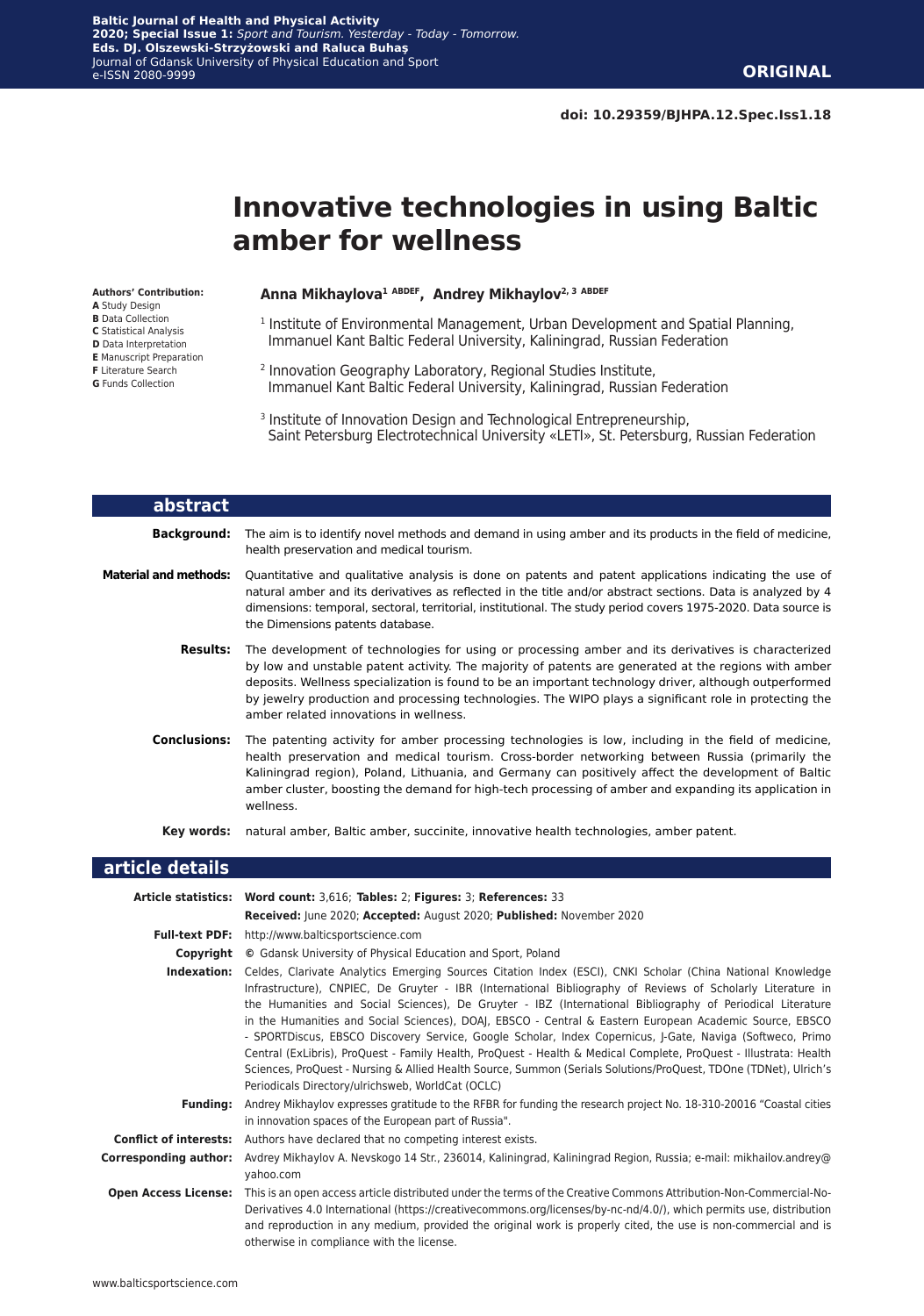# **introduction**

Amber is one of the organic minerals widely used in long-distance international trade from the Early Bronze Age [1]. In the terminology of mineralogical sciences, amber is referred to as "succinite" and is a generic term for any fossilized natural resin (from the Latin "sucinum" – tree juice or wood resin [2]). For many years, it was believed that the Baltic Sea basin is the only source of amber, which led to the consolidation of the words "amber" and "Baltic amber" as synonyms for succinite and the only "genuine amber" [3-5]. Today we know about dozens of amber deposits around the world – the largest on the Sambian Peninsula in the Kaliningrad Region of Russia, and more modest one on Sakhalin Island and the Commander Islands of the Kamchatka Territory of Russia, in Poland and the Baltic States, Ukraine, Belarus, Germany, Denmark, Sweden, Spain, Italy on the island of Sicily, Romania, Mexico, in the USA on the peninsula of Alaska, on the Arabian Peninsula, on the island of Borneo, the Dominican Republic and others [5]. These deposits differ not only in the volume of amber deposits, but also in the depth to bedrock, which affects the mining methods. The oldest and most primitive method of amber extraction on the Baltic Sea coast is manual gathering on beaches and shallows where amber was washed off by the sea, as well as amber fishing with a net. Amber fishing remains as a method of illegal mining and as a factor of tourism development with amber becoming increasing popular around the globe [6-9].

Amber is commercially mined in Russia in open pit mining at the coastal zone as well as directly on the seashore, using pumped water to wash sand and soil, mainly the blue soil – sand and clay of marine origin (Kaliningrad Regional Amber Museum: [https://www.](https://www.ambermuseum.ru/en/home/about_amber/extraction) [ambermuseum.ru/en/home/about\\_amber/extraction](https://www.ambermuseum.ru/en/home/about_amber/extraction)). The Primorskoye (Palmnicken) deposit in the village of Yantarny at the Kaliningrad region of Russia is unmatched not only in the explored reserves and world production volumes – about 90%, but also in gem concentration (on average of 2 kg/m<sup>3</sup> and up to  $4.5 \text{ kg/m}^3$  based on different estimations) [10-17]. Other deposits are characterized by a significantly lower concentration of amber, its extremely uneven distribution in the deposits and a small fraction. For example, at the Vladimir Vostochny deposit in the Rivne region of Ukraine, the average amber content in the rock is  $27.62$  g/m<sup>3</sup> [14, 15]. With that, the total amber reserves in the Kiev, Zhytomyr, Volyn, Rivne, Kherson regions and in the Carpathian region of Ukraine are estimated at 100,000 tons [18, 19]. Two amber-bearing regions are distinguished in Belarus: Polesskaya and Mikashevichsko-Zhitkovichi, with a maximum amber concentration of 110  $g/m<sup>3</sup>$  and 33 g/ m3, respectively [16]. Deposits located on the shores of Gdansk Bay and the Gulf and on the North Sea coast in the Netherlands, Germany and Denmark also have modest gem content (for example, in the Stubbenfelde field on the island of Usedom it is  $0.357 \text{ kg/m}^3$ ) [16].

Differences in the depth of the rock, its fraction and concentration affect the extraction methods. In the Kaliningrad region of Russia, a quarry method is used for the extraction of amber, with the development of deposits by dredgers and with the use of hydraulic monitors on an area of more than  $5 \text{ km}^2$  [10]. In Ukraine, the main extraction of amber is carried out by mechanical or hydraulic methods, but is illegal, with an increase in its area [20, 21]. The deposits located in Poland are small and unsuitable for systematic industrial production [22, 23]. In the Greater Antilles, Dominican blue amber is mined via bell pit digging [24]. The Dominican amber factory is the second largest in the world and has a number of very small mines, but it is also not comparable with the volumes of the Kaliningrad Amber Plant [13].

Thus, the issue of increasing the volume, technologicalization of the process and deepening the industrial processing of amber is of great importance for the economy of the Kaliningrad region of Russia as well as of interest to other countries with amber deposits. The development of high-tech methods for amber processing will radically change the amount of value added and expand network of value chains. Most of the deep amber processing methods involve the use of heavily crushed stone, which will solve the problem of accumulating a significant amount of unused small-grained waste from the Kaliningrad Amber Plant.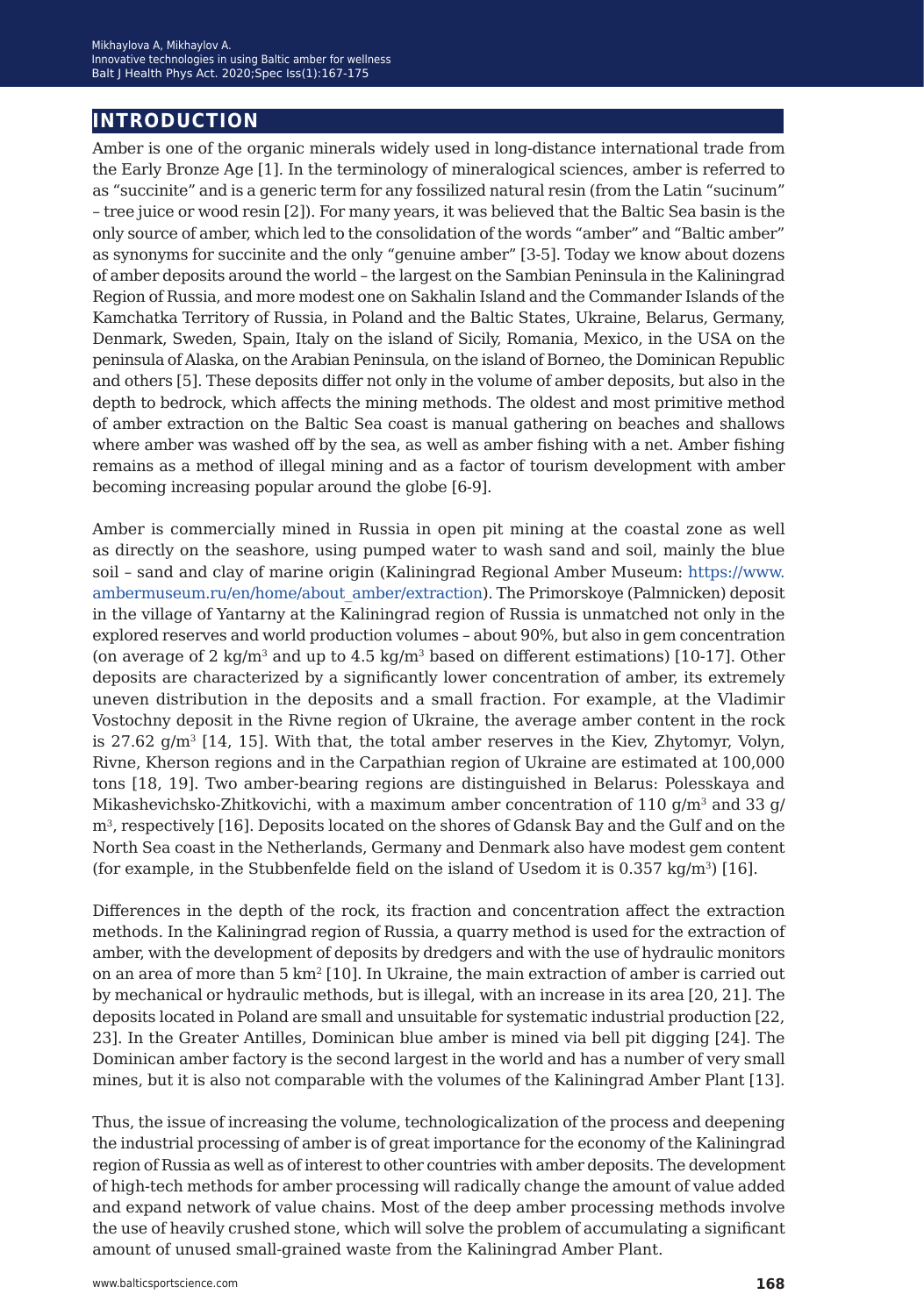One of the promising areas for the deep processing of amber of high value added is its use in medicine and recreation. For centuries, amber in the form of unprocessed pieces, powder, compressed, ointments or tinctures has been used to treat many diseases: from diseases of a bacterial origin to rheumatic diseases and diseases of the nervous system [24, 26]. The first mention of the healing properties of amber and its use in medicine belongs to the famous ancient physician Hippocrates (460-377 BC) [19]. The continued medical application of amber has been documented over the centuries [2]. In folk medicine, succinitis is considered a cure for a variety of diseases. Among the useful properties of amber, which have found application in folk medicine are antioxidant, antimicrobial, anti-inflammatory, repellent and insecticidal features [27]. The research results show that the application of varnish using amber processing waste prevents the growth of bacteria, aquatic organisms and other microorganisms in aggressive environments. These technologies can be used both for engineering purposes to prevent rust, and in medicine to create a protective layer on prostheses and other medical devices [28-31].

To date, the research of scientists from Poland, Russia and the Baltic states is more focused on amber as a factor in the development of the tourist potential of the territory, while most researchers ignore this area of research whatsoever. Now the demand for small-fraction raw amber is low due to the underdeveloped market of high-tech amber processing. In turn, this does not stimulate the world's leading Kaliningrad Amber Plant to invest in the production and supply of the world market with raw materials that fall beyond the criteria of the jewelry industry. However, the Kaliningrad region of the Russian Federation achieved certain advances in the development of the amber industry, including in the sphere of wellness tourism (amber SPA procedures, sensory amber rooms, amber cosmetics, foods and drinks with a healing effect, etc.).An initiative to create an amber cluster is being implemented in the region. The Kaliningrad Amber Cluster was included in the federal register of industrial clusters providing all of its participants with state support in 2019 [32]. It is also closely linked to the emerging tourism cluster in the region, potentially cross-border with the EU [33]. The purpose of this article is to assess the variety of healthrelated amber products, as well as analyze the global demand for innovative technologies for the use of Baltic amber in wellness.

# **material and methods**

To analyze the existing modern technologies for the use of Baltic amber in the field of medicine, health conservation and recreation (medical tourism), we use the method of patent analysis. Firstly, patents are a registerable, and therefore amenable to analysis, marker that indicates the development of a new technology. Secondly, the presence of patents in a specific field indicates a research interest and ongoing practice-oriented developments, and their number reflects the relevance of R&D data. The source of patent information is the largest specialized international database Dimensions of the Digital Science, which has built-in analytical toolkit. The research period covers 45 years – from 1975 till present. The large scope is determined by a significant lag existing between patenting a technology and its commercial application. Search by patent data is carried out by patent title and abstract. The request includes phrases reflecting different types of natural amber and methods of processing it. The technologies for the production and use of artificial amber are not considered, since the focus of the study is on the use of raw Baltic amber, the main reserves of which are concentrated in three deposits of the Kaliningrad region of Russia, as well as in small deposits of Poland and Lithuania. This is a compiled request: "amber grain" OR "amber waste" OR "amber article" OR "amber bead" OR "amber chips" OR "amber coating" OR "amber composite" OR "amber cream" OR "amber crumb" OR "amber dust" OR "amber extract" OR "amber lacquer" OR "amber meal" OR "amber nugget" OR "amber oil" OR "amber polish" OR "polished amber" OR "polishing amber" OR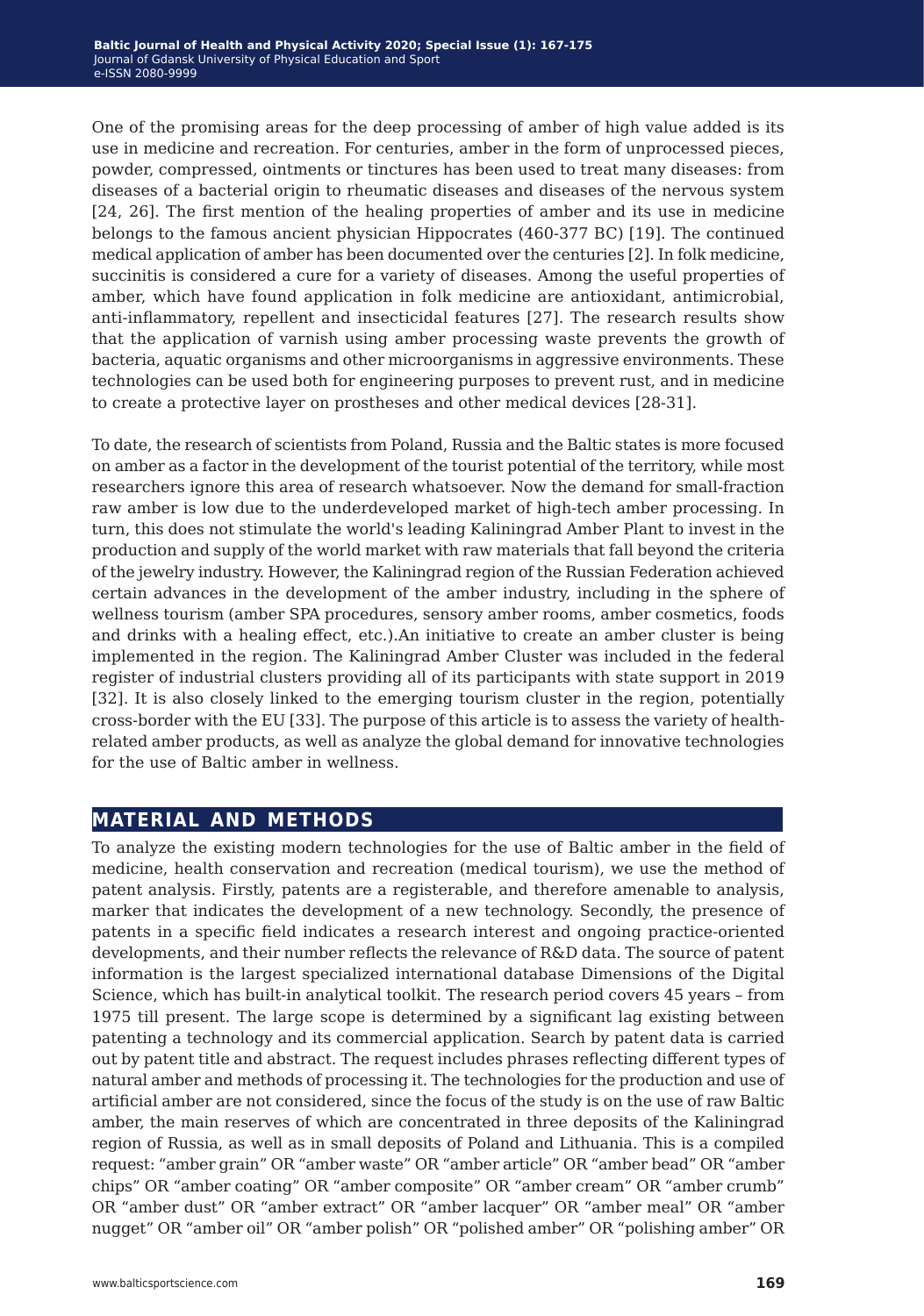"amber product" OR "amber soap" OR "amber-based varnish" OR "amber-containing" OR "amber therapy" OR "Baltic amber" OR "bonded amber" OR "doublets amber" OR "cutting amber" OR "extract of amber" OR "filler from amber" OR "filling-amber" OR "finishing amber" OR "grinding amber" OR "hard amber" OR "machined amber" OR "made of amber" OR "modified amber" OR "natural amber" OR "powder amber" OR "pressed amber" OR "raw amber" OR "reconstructed amber" OR "refined amber" OR "amber nuggets" OR "amber granulate" OR "stone of amber" OR "turning amber" OR "using the amber" OR "amber processing" OR "natural artisan amber" OR "modified amber" OR "reconstructed amber" OR "varnish amber" OR "unprocessed amber" OR "melted amber" OR "heat-enhanced amber" OR "bonded amber" OR "genuine amber" OR "amber products".

A total set of 225 patent records are discovered that are filed from 1975 to 2020. The database was unloaded in May 2020. According to the assessment results of the actual contents of the patents, 66 entries are excluded as not related to the processing of minerals – amber. The sample comprised 159 patent records and 140 unique technologies (for some developments, the database contained several patent records with different statuses). Table 1 presents 4 areas of analysis implemented in this study, and also explains what the research focus was focused on and what indicators were used.

| Dimension analyzed                                                                                                                                                                                                                                                           | What is analyzed                                                                                                                                                                                               | Indicators                                                                                                         |  |  |
|------------------------------------------------------------------------------------------------------------------------------------------------------------------------------------------------------------------------------------------------------------------------------|----------------------------------------------------------------------------------------------------------------------------------------------------------------------------------------------------------------|--------------------------------------------------------------------------------------------------------------------|--|--|
| Temporal                                                                                                                                                                                                                                                                     | • the change in focus of research and<br>development in the field of natural<br>amber processing over time;<br>• the demand for developed technologies;<br>• the ratio of outdated and modern<br>technologies. | • patent dynamics for filed year,<br>publication year, granted year;<br>· distribution of patents by legal status. |  |  |
| Sectoral                                                                                                                                                                                                                                                                     | • areas in which the use of natural amber<br>is most in demand:<br>• the possibility of widespread use of<br>the developed technology (clustering<br>potential).                                               | • distribution of patents by fields of<br>research:<br>· distribution of patents by citations.                     |  |  |
| • the territorial distribution of research<br>centers in which the development of<br>technologies for the use of natural<br>amber is implemented;<br>Territorial<br>• the correlation of mining areas of<br>Baltic raw amber and development of<br>technologies for its use. |                                                                                                                                                                                                                | • distribution of patents by location -<br>assignee by country.                                                    |  |  |
| Institutional                                                                                                                                                                                                                                                                | • localization of technology rights via<br>patent.                                                                                                                                                             | • distribution of patents by jurisdiction;<br>· distribution of patents by organization.                           |  |  |
|                                                                                                                                                                                                                                                                              |                                                                                                                                                                                                                |                                                                                                                    |  |  |

Table 1. Methodological approach to the study of existing modern technologies for the use and processing of Baltic amber

In order to analyze the current modern technologies for the use and processing of Baltic amber directly in the field of medicine, health conservation and medical recreation and the ratio of their share relative to the total number of technologies for using natural amber, an additional sampling within the 140 patent records was carried out by conducting a content analysis of the abstracts of patent applications. The thematic patent base formed in this way amounted to 41 entries from technologies that have the potential for use in the fields of medicine, health conservation and medical recreation, but are not necessarily directly related to the field of research "Medical and Health Sciences". These patents are hereinafter referred to as wellness patents.

## **results**

The results of the temporal analysis of the distribution of the sample of patents demonstrate the unstable dynamics of patent, and, therefore, inventive activity in the use of natural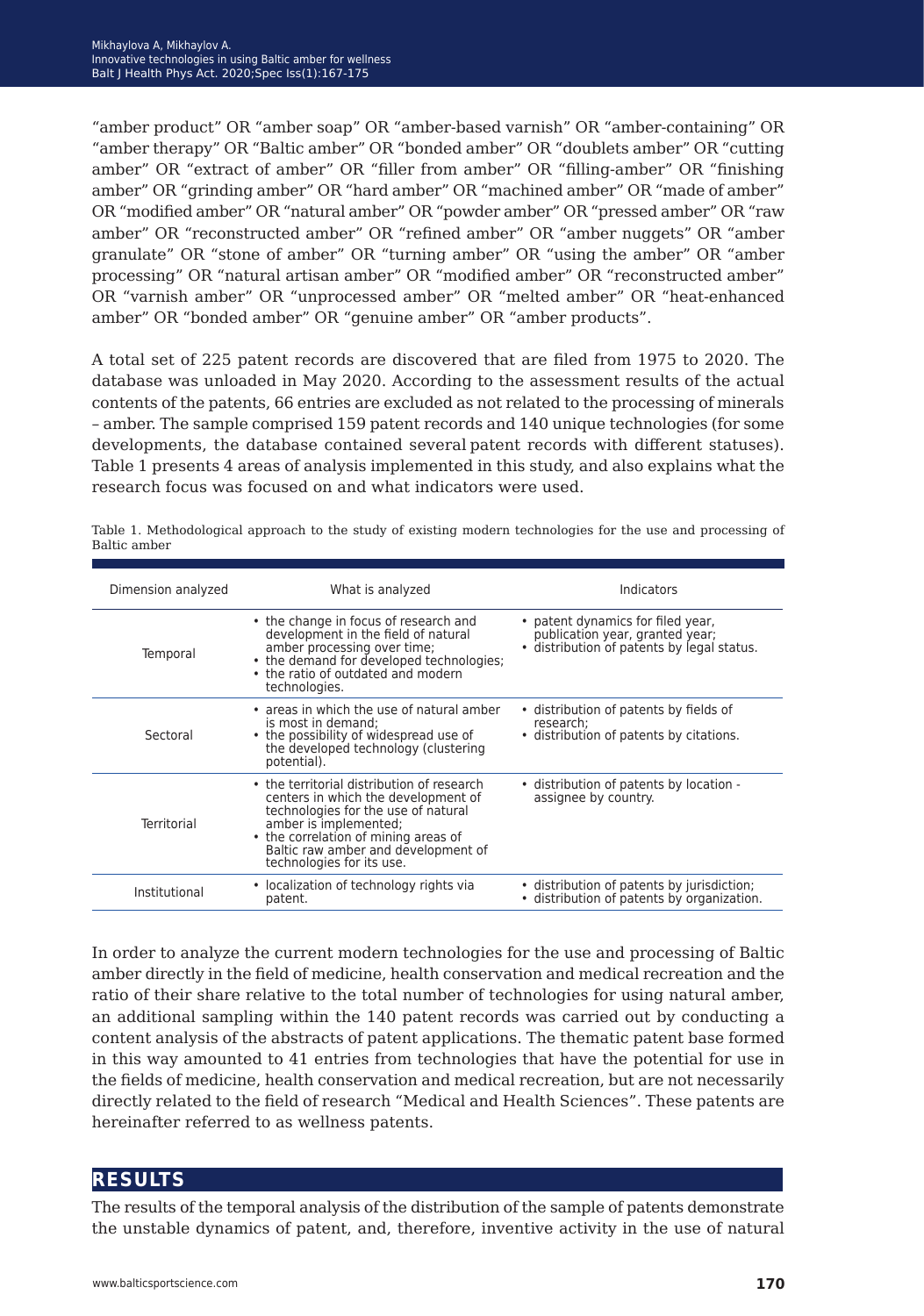amber against the background of a relatively small number of patent records themselves (Table 2). Wellness accounts for slightly less than 29% of all patent records in the sample, and their dynamics follows the trend for all patent samples over the years. The most active research interest in the field of wellness for using amber in the period under review was 2000-2009, which reflects the distribution by filed year. In 2010-2019 the number of new patent entries in the Dimensions database in the area of wellness has almost halved: from 22 to 13 units, amid a general decline in patent activity by 1.6 times.

| Year        | Patents  | 1974-<br>1984 | 1985-<br>1989 | 1990-<br>1999 | $2000 -$<br>2009 | 2010-<br>2019 | $2020 -$<br>2029 | 2030-<br>2039 |
|-------------|----------|---------------|---------------|---------------|------------------|---------------|------------------|---------------|
| filed       | total    |               | $\mathcal{P}$ | 13            | 76               | 48            |                  |               |
|             | wellness | $\Omega$      |               | 4             | 22               | 13            |                  |               |
| publication | total    |               |               | 9             | 76               | 52            |                  |               |
|             | wellness | $\mathbf{0}$  | $\mathbf 0$   | 5             | 19               | 15            |                  |               |
| granted     | total    |               | $\Omega$      | $\mathcal{P}$ | 14               | 10            |                  |               |
|             | wellness | $\mathbf{0}$  | $\mathbf{0}$  | $\mathbf{0}$  | 5                | 4             |                  |               |
| expiration  | total    | $\mathbf{0}$  | $\mathbf{0}$  |               | $\Omega$         | 12            |                  | 4             |
|             | wellness | $\mathbf{0}$  | $\mathbf{0}$  | 0             | $\Omega$         |               | 4                |               |

Table 2. Dynamics of patents in the use of natural amber, units

Source: Dimensions database

Legal status shows the possibility of using a patent and its monetization. The wellness technologies are characterized by the following ratio of active, granted and inactive patents: 5/65/30%, as presented in Figure 1. In other words, only 5% of these patents are currently applicable. A similar situation exists in other niches, where most of the developed technologies for using amber are practically not protected by patents for various reasons: the patent has expired, fees for maintaining the patent have not been paid, patents have been abandoned and others.



Source: Dimensions database

An indicator of the demand for developments in the technological use of amber is the level of their citation. Only 22 units or 15.7% of the patents in the sample are cited at least once. For the wellness group of patents, this indicator is slightly higher – 17.5% of 40 patents have citations. Moreover, among all cited patents of the sample, 31.8% accounted for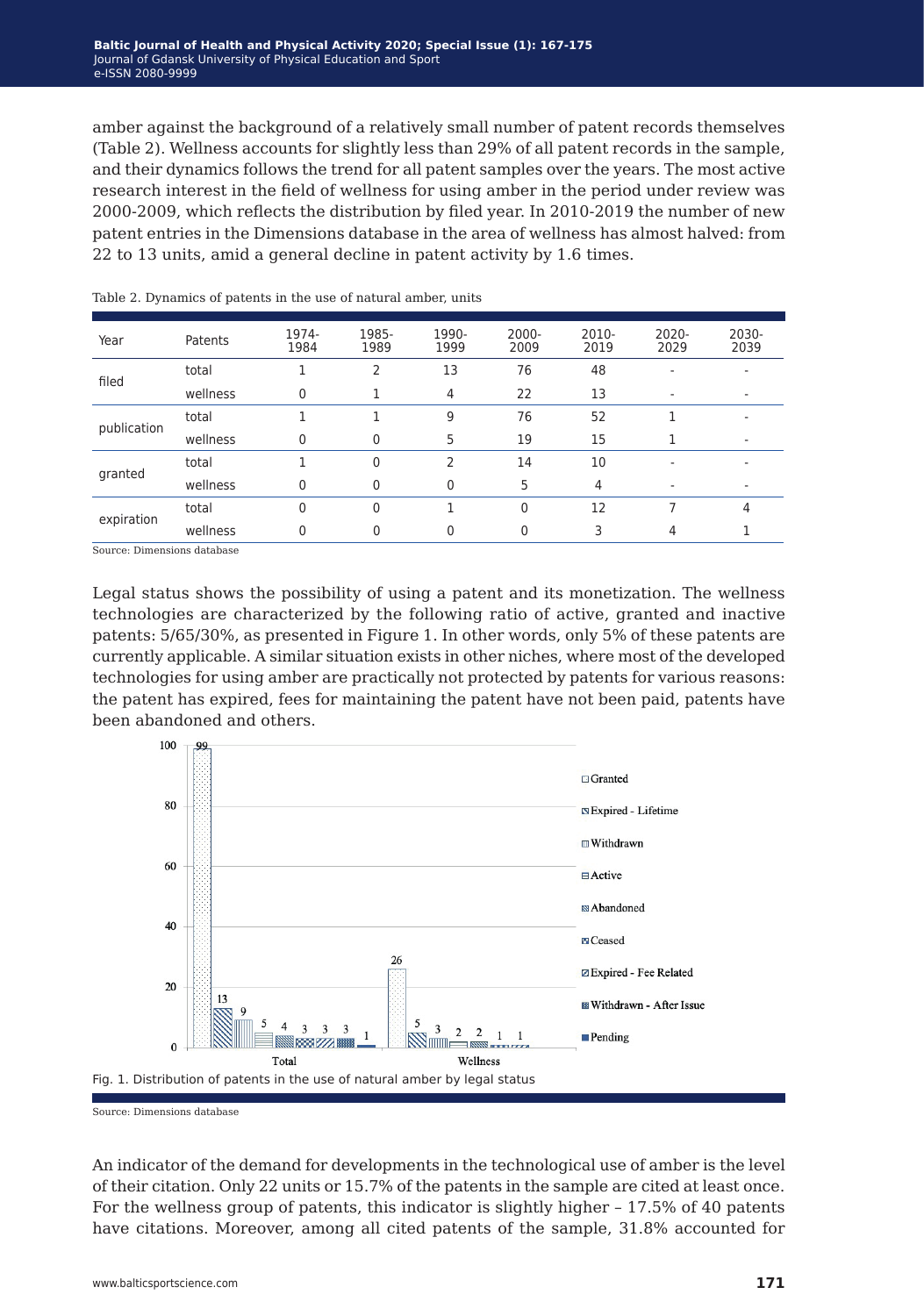wellness. Most cited amber patents have 5 or less citations. Only 4 patents of the sample have a citation rate of 7 to 24 times, of which 2 are wellness patents.

The distribution of wellness patents by fields of research shows the diversity of research areas in which amber research results can find further application (e.g. in the fields of medicine, health preservation and medical recreation) – Fig. 2. The data indicates a good potential for the clustering of research and economic activities in the field of amber.



Fig. 2. Distribution of patents in the field of wellness using natural amber by fields of research

Source: Dimensions database

The largest volume of wellness patents is in the field of engineering research at the interface with Physical sciences and Environmental sciences. This includes developments in the field of therapy and physiotherapy (e.g., physiotherapy table, physiotherapy complex, local physiotherapy devices, therapeutic air ionization cabinet, actively heated physiotherapeutic product with amber filling, etc.), improvement in medical equipment, materials and tools (e.g. sheathing for catheters, amber composite fibers for the manufacture of textiles for surgical purposes, amber-based hygiene material, amber gel, device for protecting human being against electric instrument radiation and others), the production of amber products with useful properties (for example, rubber bands for hair against head lice, teethers for children's teeth, amber insoles for shoes, etc.). The generation of technologies in Biological sciences and Chemical sciences based on the study of the beneficial wellness properties of amber is mainly associated with the development of cosmetic and perfume compositions, aromatic compounds containing amber extract. These developments may be applicable in the manufacturing of creams, gels, lotions for skin care, perfumes and aromatherapy. Developments in Medical and Health sciences include various methods and therapeutic composition for the treatment (for diseases of muscles, joints, tendons and / or nerves; the need to affect a pathological focus or reflexogenic zone; to provide longterm prevention and improvement in diabetes and obesity, caused by a hyperglycemic symptom and a chronic increase in blood sugar, etc.).

In the territorial dimension, there can be distinguished two main centers for generating patents in the field of using amber both in the total number and in the wellness group: these are Russia and Germany, which together account for 75.7% of all patent records in the sample and 47.5% - wellness patents. The absolute leader is Russia with 78 patent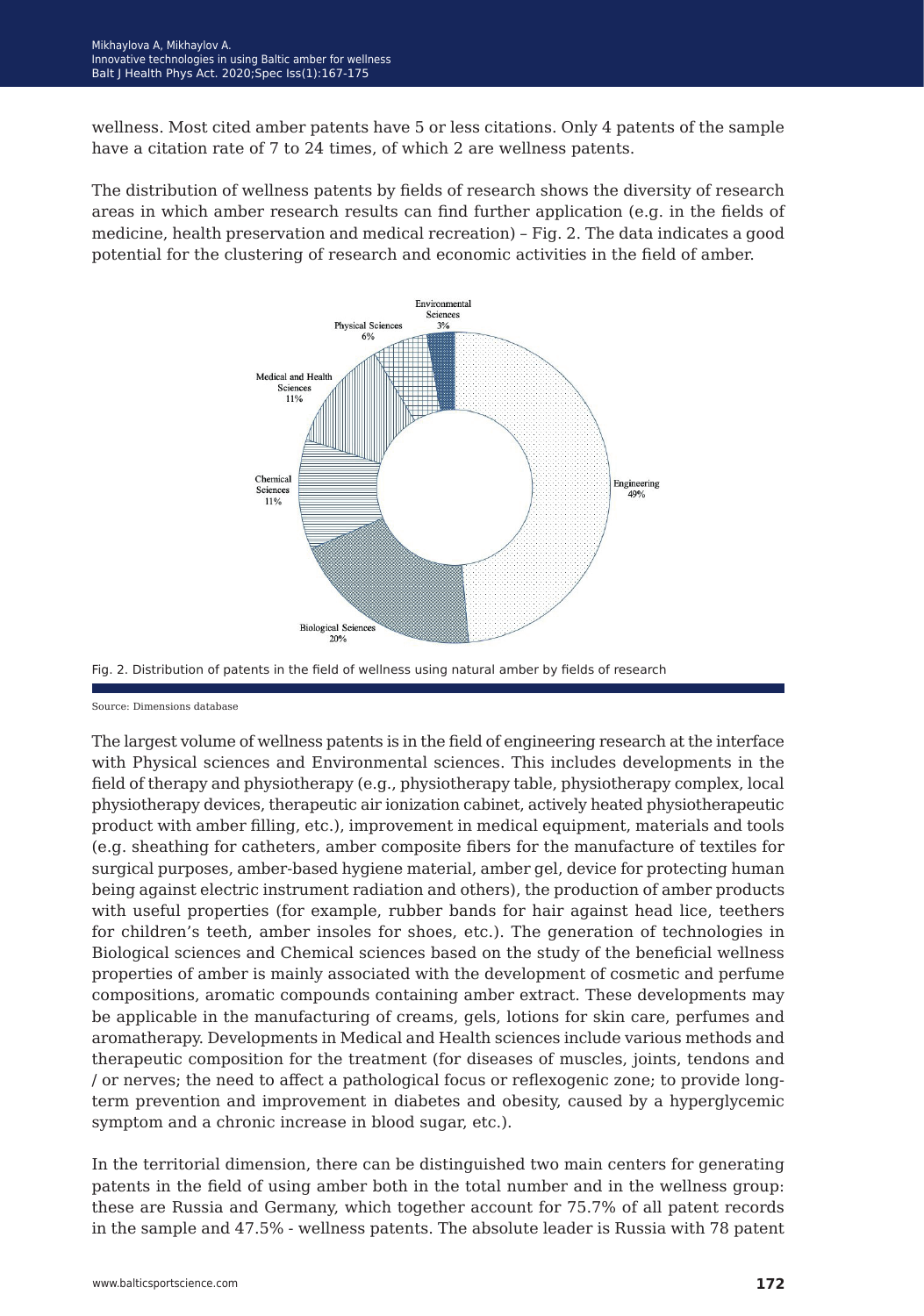entries, of which 10 are in the wellness sphere. The main Russian research centers for the study of amber are located in the Kaliningrad region (Kaliningrad), where amber is mined. Also, a number of developments are carried out in Krasnodar, Krasnoyarsk, Novosibirsk, Blagoveshchensk. In Germany, the most important research centers for the study of amber are organizations in Stuttgart and Hamburg, and separate studies have been carried out in Holzminden and Ludwigshafen am Rhein. The remaining 25% of patent records belong to another 11 countries: 6 from the United States, 5 from Japan, France, Lithuania, 4 from Taiwan, 3 from United Kingdom, 2 from Poland and Ukraine, 1 from Australia, Latvia, Mexico. An interesting trend should be noted, while for Russia and Germany the research areas on the wellness use of amber are not leading in the generation of patents in relative terms, for most other countries the wellness focus is the key (Fig. 3).





The institutional dimension of the distribution of patents by area of jurisdiction is as follows: 12 are listed in the World Intellectual Property Organization, 4 – in the European Patent Office, and the rest are 6 national patent offices (81 – Russia, 25 – Germany, 10 – USA, 3 – Australia, 3 – France, 2 – Great Britain). The leadership of Russia is explained by its interest in the generation of technologies related to amber, as the country has its largest industrial deposits. However, most patents with jurisdiction of the Russian Federation relate to the manufacture of jewelry and artistic products and amber processing methods, wellness accounted for only 14.8% of the total number of patents filed with the National Patent Office of Russia. The World Intellectual Property Organization plays a significant role in the distribution of wellness patents by area of jurisdiction: 11 out of 12 patent applications filed in it belong to wellness.

## **discussion**

The results of the analysis in four dimensions: temporal, sectoral, territorial and institutional, showed that patent activity in the use of natural amber has a certain traceable level of localization in traditional geographical areas of its production without a steady temporal growth trend, which indicates the instability of demand for these technologies. Perhaps this is due to the instability of amber production and the supply of raw materials to the global market, which does not allow amber-driven companies to build their long-term development strategies. Wellness focus in the development of amber technology is one of the most important along with jewelry and construction materials. Moreover, unlike the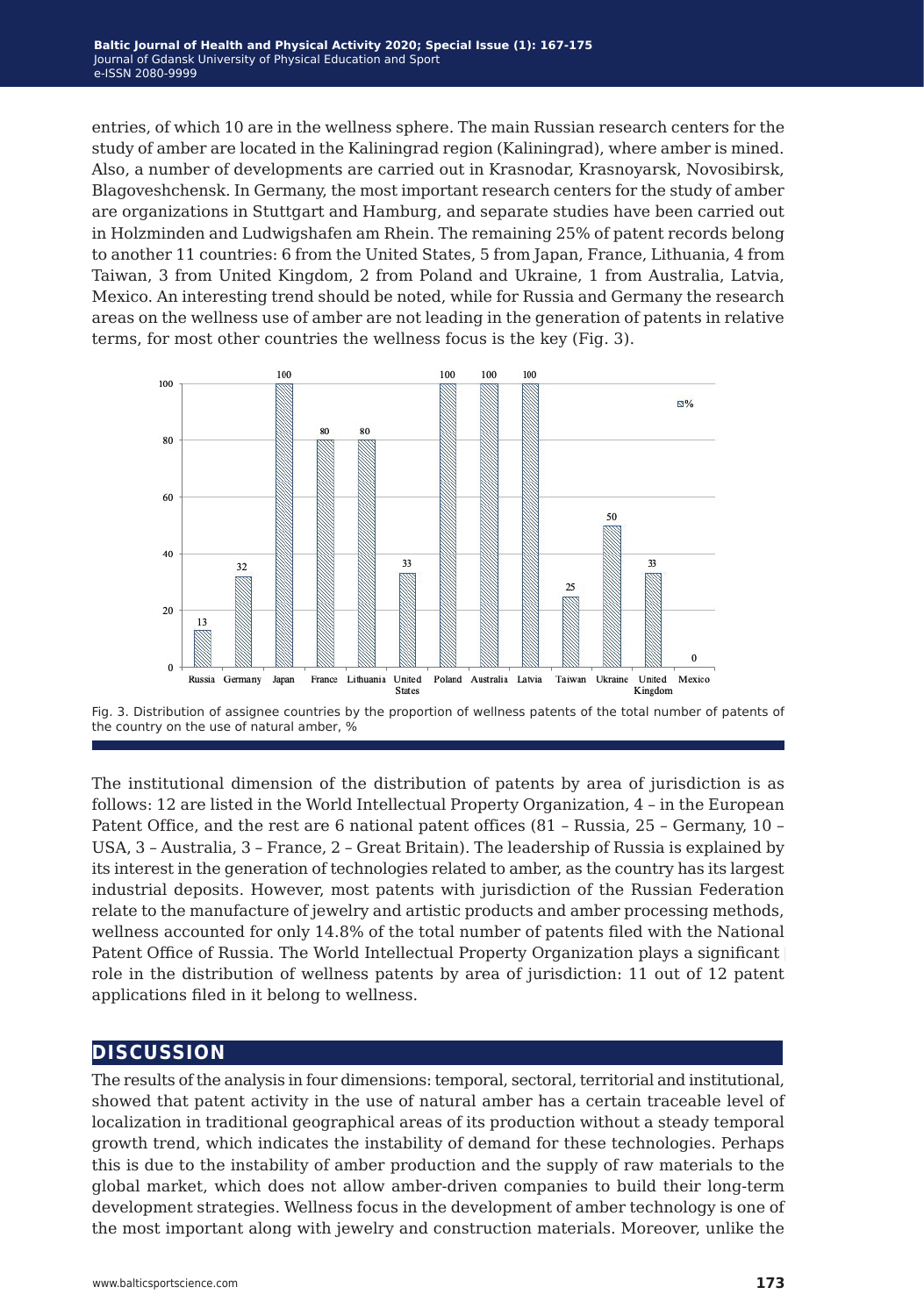aforementioned areas, the wellness technologies are more predisposed to cross national borders, as can be seen from the distribution of wellness patents in the jurisdiction – along with national patent offices, a significant proportion of applications are sent to WIPO. Wellness patents are characterized by a wide representation of research areas, which creates the conditions for the possibility of applying the developed technologies for the use of amber in different industries with the potential for clustering, for example, the production of medical equipment, textile and furniture industries, tourist infrastructure and collective accommodation facilities, medical clinics, production of medical cosmetics, health and spa centers, etc. This will create a demand for small fractions of amber that remain on the production of large nuggets but are now less required on the market. The amber industry can be a serious consumer of innovation with an active support to its development and creating a transparent system for regulating trade in amber and semi-finished products from it. However, at the moment, the market for innovative technologies for using amber is not ready for increased demand, and the number of active patents is small.

## **conclusions**

Having a long history of medical application [2, 25-27], our research suggests that amber still remains underestimated in the field of medicine, health conservation and recreation. This is confirmed by the unstable dynamics of patents in wellness and their small number, as well as a low share of active patents. At the same time, there is a high potential for the use of amber in the field of medicine, health conservation and recreation (medical tourism) with the formation of an amber cluster, which is associated with the possibility of a wide intersectoral profile of its application at the junction of several research areas: engineering, biological sciences, chemical sciences, medical and health sciences, physical sciences, environmental sciences. Based on the analysis of the geography of research and the jurisdiction of patents, as well as the location of amber deposits, we can conclude that there is a significant research, industrial, resource and recreational potential to create a crossborder Baltic amber cluster between Russia, Germany, Poland and Lithuania, specializing in wellness. It could be a new impulse for the generation of innovative technologies in this area. However, in modern conditions, the institutional factor [32, 33] is a significant obstacle to the implementation of this kind of initiative. At present, the demand for innovative technologies for the use of Baltic amber in wellness can be assessed as weak and fragmented in terms of geography. There are a number of innovative initiatives, for example, in the framework of creating an amber cluster in the Kaliningrad region of Russia; however, they do not form a global trend for health treatment with the help of amber.

### **references**

- [1] Wells PS. Socio-economic aspects of the amber trade in Early Iron Age Slovenia. J Baltic Stud. 1985;16 (3):268-275. <https://doi.org/10.1080/01629778500000171>
- [2] Ragazzi E. Amber, a stone of sun for ancient medicines. Acta medico-historica Rigensia. 2016;10:208-234. [https://](https://doi.org/10.25143/amhr.2016.X.11) [doi.org/10.25143/amhr.2016.X.11](https://doi.org/10.25143/amhr.2016.X.11)
- [3] Beck CW. The role of the scientist: The amber trade, the chemical analysis of amber, and the determination of Baltic provenience. J Baltic Stud. 1985;16(3):191-199. <http://dx.doi.org/10.1080/01629778500000111>
- [4] Savkevich SS. Physical methods used to determine the geological origin of amber and other fossil resins; some critical remarks. Phys Chem Minerals. 1981;7:1-4. <https://doi.org/10.1007/BF00308192>
- [5] Teodor ED, Badea GI, Teodor ES. Qvo vadis? Current trends and challenges in succinite and other fossil resins (romanite) studies. In: Wagner-Wysiecka E, Kosmowska-Ceranowicz B, editors. The 23rd seminar on Baltic amber in the kaleidoscope of time Gdansk. The Gdansk International Fair; 2016.
- [6] Chubarenko I, Stepanova N. Microplastics in sea coastal zone: Lessons learned from the Baltic amber. Environmental Pollution. 2017;224:243-254. <http://dx.doi.org/10.1016/j.envpol.2017.01.085>
- [7] Olszewski-Strzyżowski DJ, Wendt JA. Historia mistrzostw świata w poławianiu bursztynu [History of the World Championships in amber fishing]. In: Olszewski-Strzyżowski DJ, editor. Amber. Yesterday, today and tomorrow. Gdansk: AWFiS Publishing House; 2018, 19-38. Polish.
- [8] Wendt JA, Bogadał-Brzezińska A. Złote runo współczesnych Argonautów bursztyn jako marka turystyczna w internecie w latach 2009-2018 [The golden fleece of modern Argonauts – amber as a tourist brand on the internet in 2009-2018]. In: Olszewski-Strzyżowski DJ, editor. Amber. Yesterday, today and tomorrow. Gdansk: AWFiS Publishing House; 2018, 109-121. Polish.